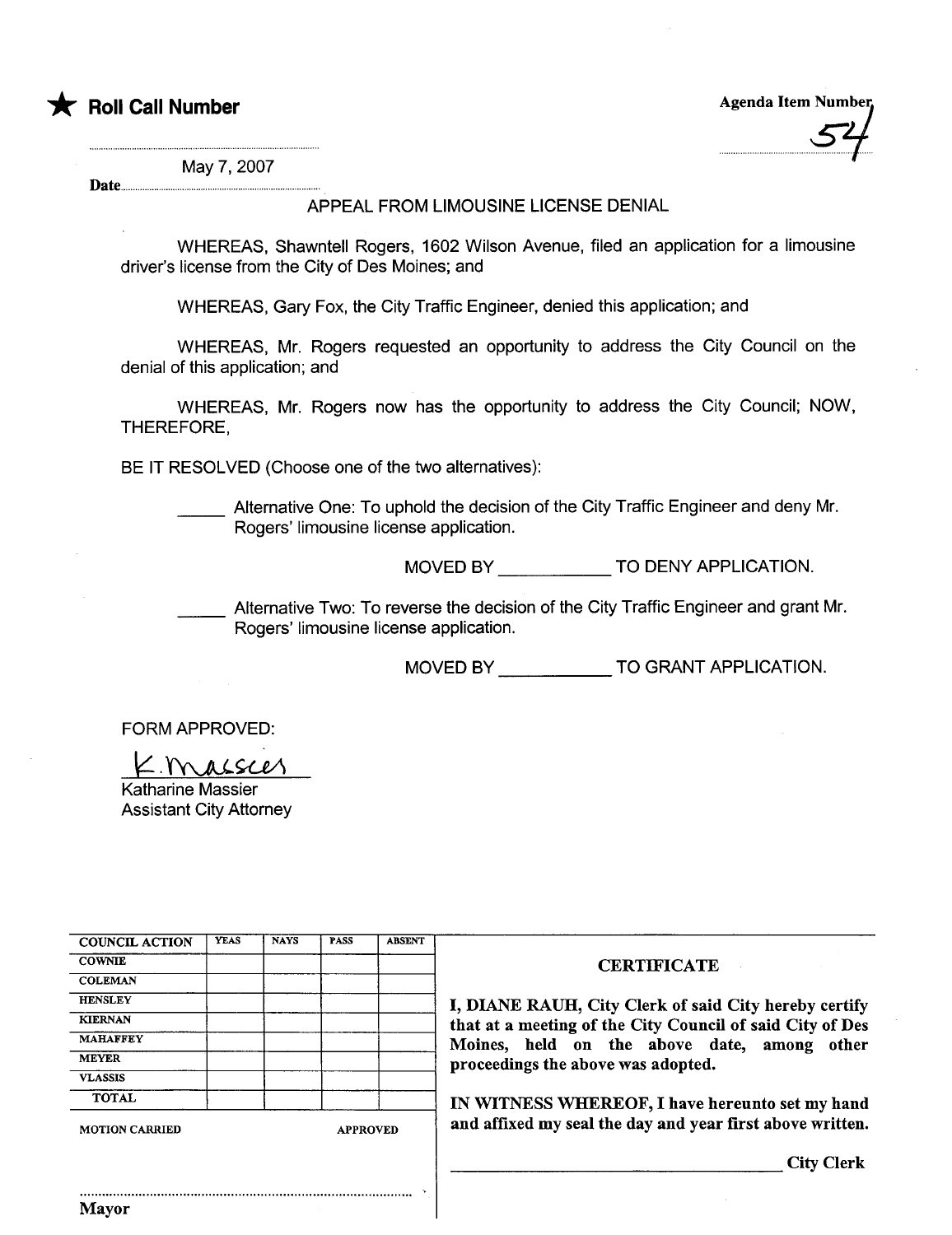### Rauh, Diane I.

| Fox, Gary L.                                |
|---------------------------------------------|
| Friday, May 04, 2007 12:09 PM               |
| Rauh, Diane I.                              |
| Massier, Kathy J.                           |
| Limousine License Denial - Shawntell Rogers |
|                                             |

Diane-

I have reviewed the background information from Mr. Rogers' application, and offer the following additional information for the Council's consideration. As stated in my March 7, 2007 letter to Mr. Rogers, his application was denied based on his 12/09/05 conviction for 3rd degree harassment, which caused him to not meet the requirements for good moral character. Mr. Rogers Iowa Criminal History also showed an arrest on 12/18/1995 for possession of a Schedule 1 Controlled Substance, for which he received a deferred judgment. This event was not considered in the denial of Mr. Rogers' application because it occurred more than 10 years ago.

Mr. Rogers' driving record from the Iowa Department of Transportation shows two convictions for miscellaneous matters, but no safety related moving violations or license suspensions. Mr. Rogers' driving record does meet the requirements to obtain a limousine license.

I have attempted to contact Mr. Rogers regarding the need to produce a letter from the limousine company stating that they will hire him to drive a limousine, but have not received a response yet. I have also contacted the limousine company Mr. Rogers had indicated would hire him, and the owner of the company stated that he will not issue such a letter.

Gary L. Fox City Traffic Engineer 602 Robert D. Ray Dr. Des Moines, IA 50309 Phone: (515) 283-4973 E-Mail: glfox@dmgov.org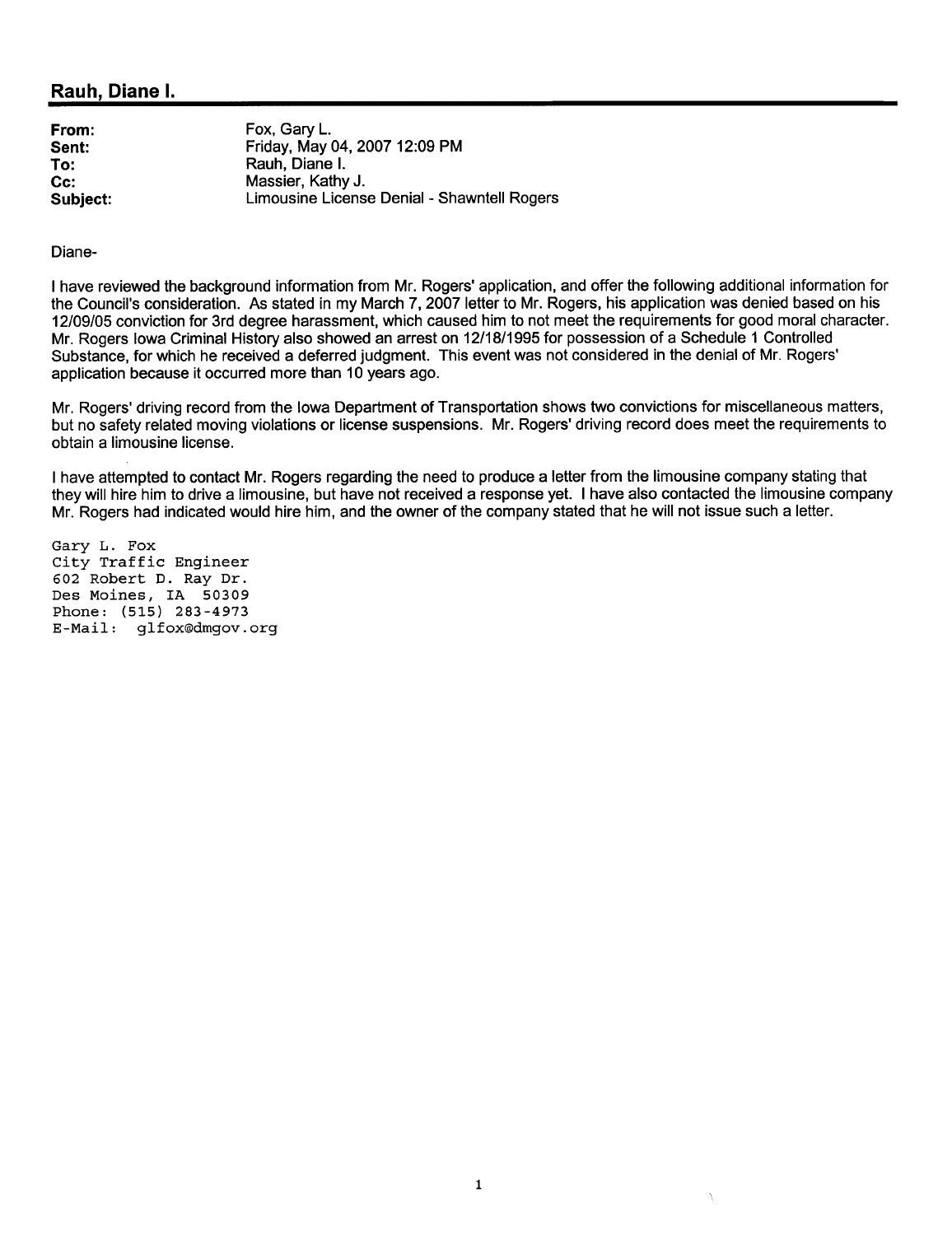| <b>T</b> Roll Call Number |
|---------------------------|
| 07-786                    |
|                           |

Agenda Item

April 23, 2007 Date.

#### APPEAL FROM LIMOUSINE LICENSE DENIAL

WHEREAS, Shawntell Rogers, 1602 Wilson Avenue, filed an application for a limousine drivers license from the City of Des Moines; and

WHEREAS, Gary Fox, the City Traffic Engineer, denied this application; and

WHEREAS, Mr. Rogers requested an opportunity to address the City Council on the denial of his application: and

WHEREAS, Mr. Rogers now has the opportunity to address the City Council; and

BE IT RESOLVED (Choose one of the two alternatives):

Alternative One: To uphold the decision of the City Traffic Engineer and deny Mr. Rogers' limousine license application.

MOVED BY \_\_\_\_\_\_\_\_\_\_\_\_\_\_\_ TO DENY APPLICATION.

Alternative Two: To reverse the decision of the City Traffic Engineer and grant Mr. Rogers' limousine license application.

TO GRANT APPLICATION. MOVED BY FORM APPROVED: to refer to Legal Department and MOVED BY Traffic and Transportation Division to provide additional  $A$ SSC $\Omega$ . background information; applicant is to provide a letter of employment for review at the May 7, 2007 Council Meeting. Katharine Massier **Assistant City Attorney** 

| <b>COUNCIL ACTION</b> | <b>YEAS</b> | <b>NAYS</b> | <b>PASS</b>     | <b>ABSENT</b> |                                                           |
|-----------------------|-------------|-------------|-----------------|---------------|-----------------------------------------------------------|
| <b>COWNIE</b>         |             |             |                 |               | <b>CERTIFICATE</b>                                        |
| <b>COLEMAN</b>        | سسلا        |             |                 |               |                                                           |
| <b>HENSLEY</b>        |             |             |                 |               | I, DIANE RAUH, City Clerk of said City hereby certify     |
| <b>KIERNAN</b>        |             |             |                 |               | that at a meeting of the City Council of said City of Des |
| <b>MAHAFFEY</b>       |             |             |                 |               | Moines, held on the above date, among other               |
| <b>MEYER</b>          |             |             |                 |               | proceedings the above was adopted.                        |
| <b>VLASSIS</b>        |             |             |                 |               |                                                           |
| <b>TOTAL</b>          |             |             |                 |               | IN WITNESS WHEREOF, I have hereunto set my hand           |
| <b>MOTION CARRIED</b> |             |             | <b>APPROVED</b> |               | and affixed my seal the day and year first above written. |
|                       |             |             |                 |               | <b>City Clerk</b>                                         |
| Mayor                 |             |             |                 |               |                                                           |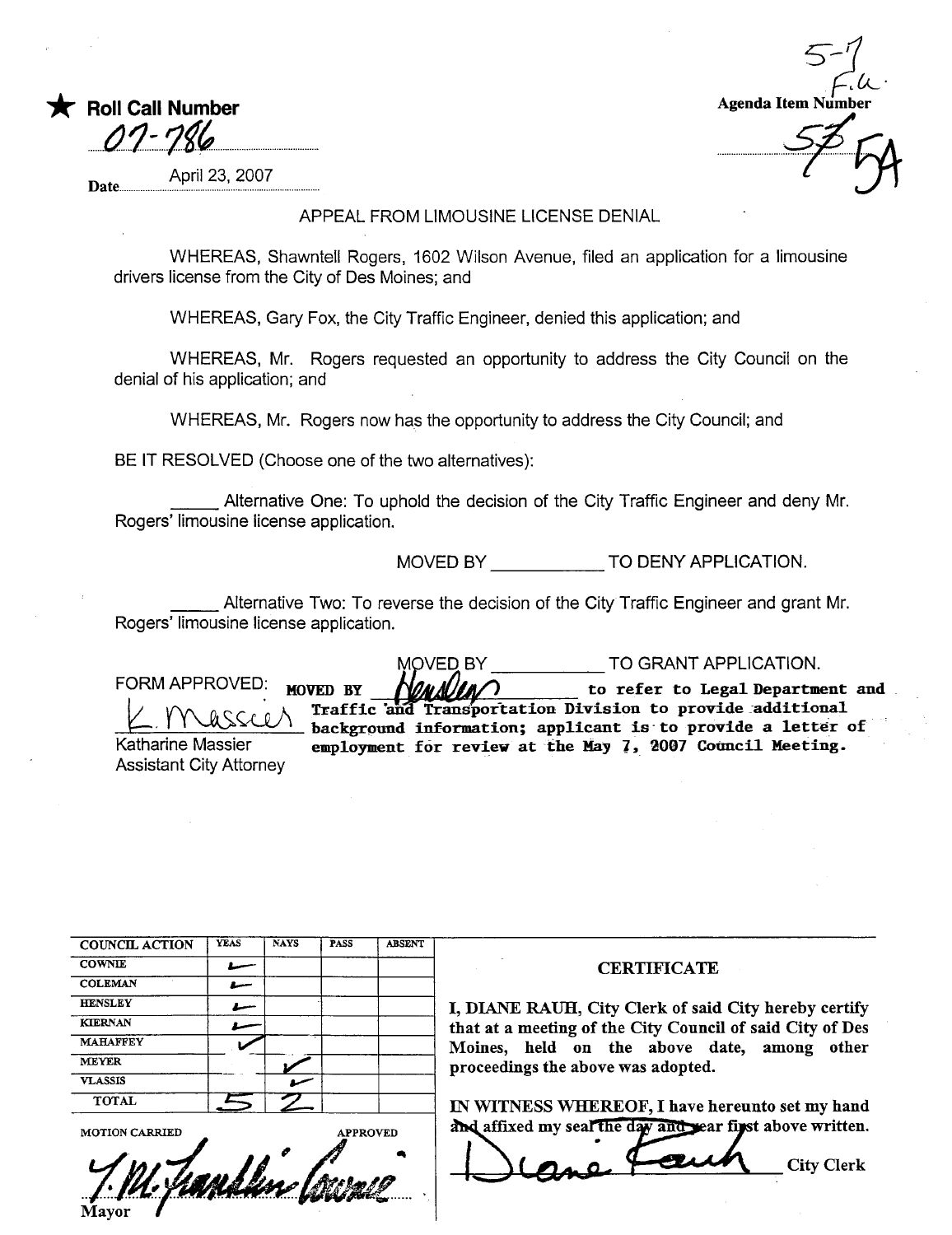April 3, 2007

 $\sum_{n=1}^{\infty}$ Dl-1g( 54

Shawntell Rogers 1602 Wilson Avenue Des Moines, IA 50316

Re: Limousine License Appeal of Application Denial

Dear Mr. Rogers:

The purpose of this letter is to acknowledge receipt of your timely appeal of the decision to deny issuance of a Limousine License, as presented to you in the March 7, 2007 letter from the City Traffic Engineer.

Accordingly, I have set this matter for hearing on Monday, April 23, 2007 in the City Council Chambers, City Hall, 400 Robert D. Ray Drive. A copy of the portion of the City Code pertaining to the appeal process is enclosed for your information. Failure to appear at the scheduled hearing will be deemed as a waiver of your rights to a hearing.

Please call if you have questions or concerns in this regard.

Sincerely, and

Diane Rauh City Clerk

DR:kh Ene.

cc: Jeb Brewer - Engineering K. Ramsay-Massier - Legal S. Silver - Police G. Fox - T & T



CITY CLERK CITY HALL-2ND FLOOR 400 ROBERT D. RAY DRIVE DES MOINES. IOWA 50309-1891 (515) 283-4209 FAX (515) 237.1645 ww.dmgov.org

PARKING TICKETS PET LICENSES BUSINESS LICENSES

> ALL-AMERICAN CITY 1949, 1976, 1981, 2003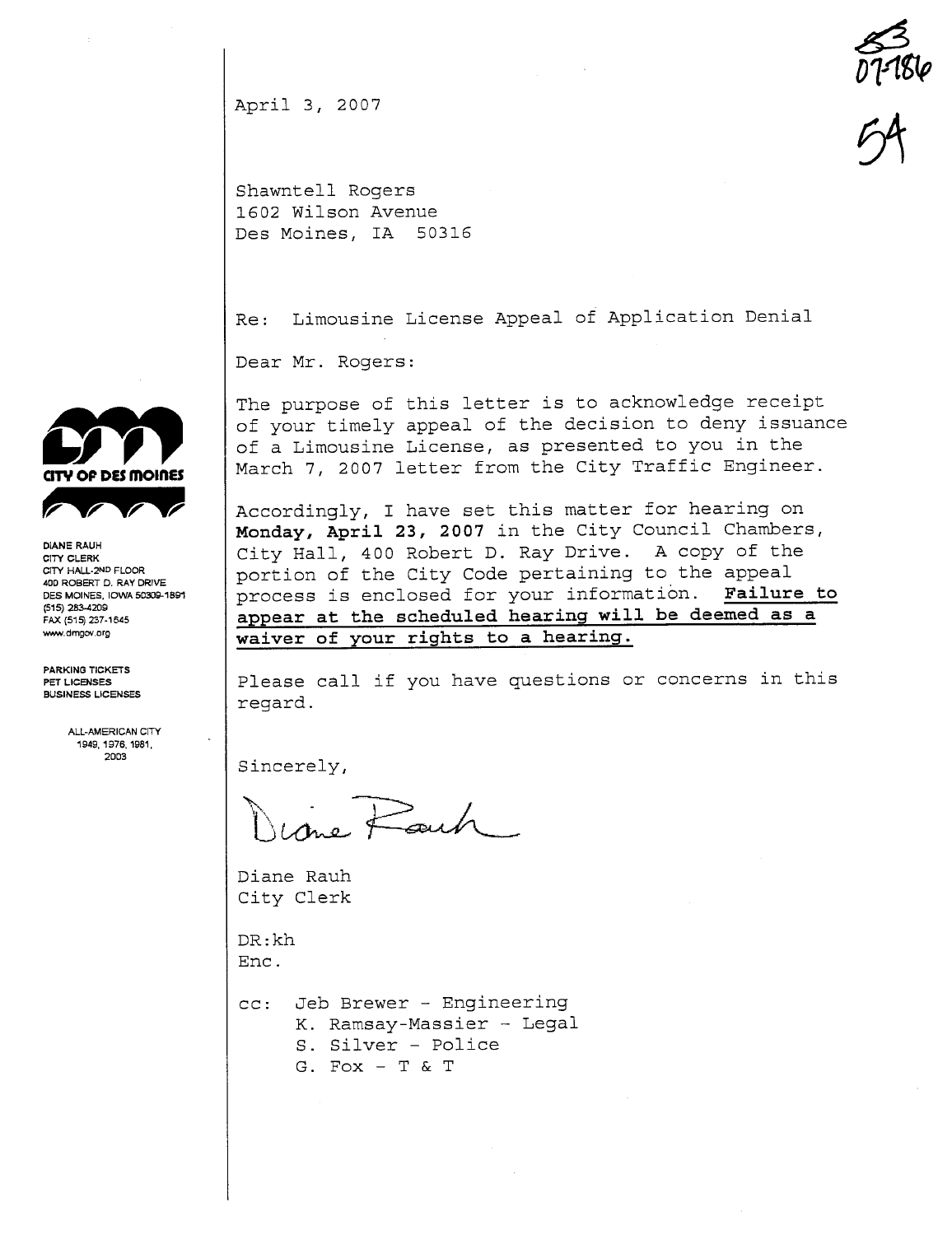March 7, 2007

 $\frac{25}{17.18}$  $U$  is control

Shawntell Rogers 54 1602 Wilson Avenue Des Moines, IA 50316

RE: Limousine License

Dear Mr. Rogers:

Please be advised that based upon a recommendation of the Des Moines Police Department, I have denied your application for a Limousine Driver's License. This denial is based on your criminal record, which does not meet the requirements for obtaining a Limousine Driver's License.

According to the Police Department records, the following activity occurred:

Criminal Record:

09/24/05 Arrested on charge of 2<sup>nd</sup> degree Harassment. On 12/09/05, convicted of 3rd degree Harassment and received 1-day jail confinement.

This record does not meet the requirements for good moral character as required by the City of Des Moines Municipal Code. Therefore, your application for a Limousine Driver's License is denied under Municipal Code Section 126-70.2 (a-2), (b-2, i, iv). A copy of this section of the code is enclosed for your information.

If you desire to appeal this matter, you may request a hearing before the Des Moines City Council by filng a written appeal with the City Clerk within ten (10) days of receiving this letter. If you do appeal this matter, your background information will be provided to the City Council and you must appear at the designated hearing for your appeal to be considered. You must also provide a letter from the Limousine Company that they will allow you to drive for them.

Sincerely,

 $\mathscr{G}\hspace{-1pt}\mathscr{U}\hspace{-1pt}\mathscr{U}$  in  $\mathscr{L}$  . For

Gary  $L'$  Fox **City Traffic Engineer** 



#### ENGINEERING DEPARTMENT

TRAFFIC & TRANSPORTATION DIVISION-ARMORY BUILDING 602 ROBERT D. RAY DRIVE DES MOINES, IOWA 50309-1891

(515) 283-4973 FAX (515) 237-1640

> ALL-AMERICA CITY 1949,1976, 1981 2003

> > GLF/jag **Enclosure**

cc: Jeb Brewer, City Engineer Katharine Massier, Legal Dept. Steven Silver, Police Dept. Diane Rauh, City Clerk  $\sqrt{}$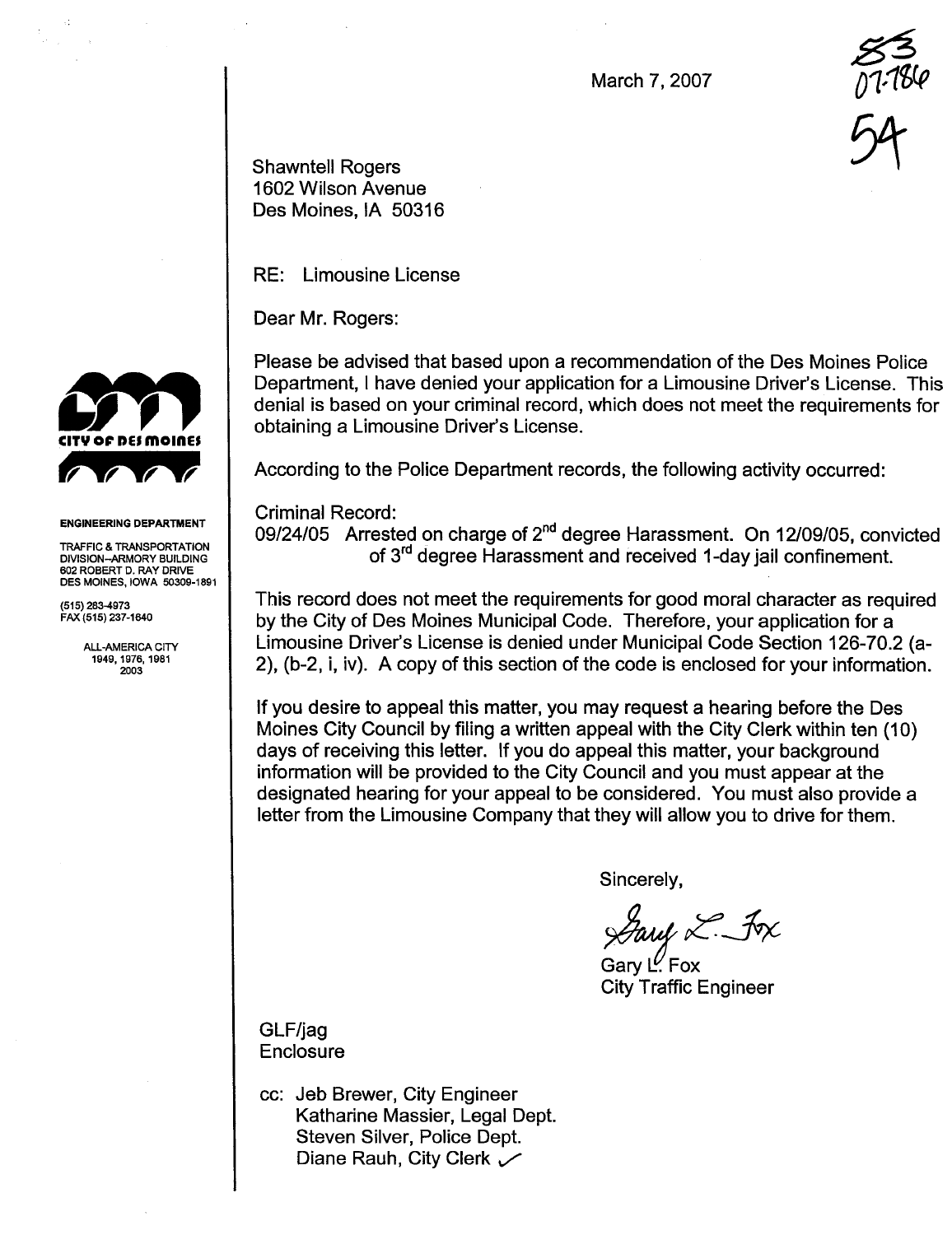

2007 MAR 29 MH 9: 21

**CITY CLERK** DES MOINES. IOWA

Diane Rauh City Clerk City Hall 400 Robert D. Ray Drive Des Moines, IA 50309

I request a hearing before the City Council to appeal the decision of the City Traffic Engineer to deny my Limousine License application, as outlined in Section 126-70.2 of the Municipal Code. I understand I must provide a letter from the Limousine Company stating that they will allow me to drive for them and will provide dispatch service to me.

Name Mauntll Rogers Address 1602 wilson

Phone  $559 - 605$ Date

hainte

Signature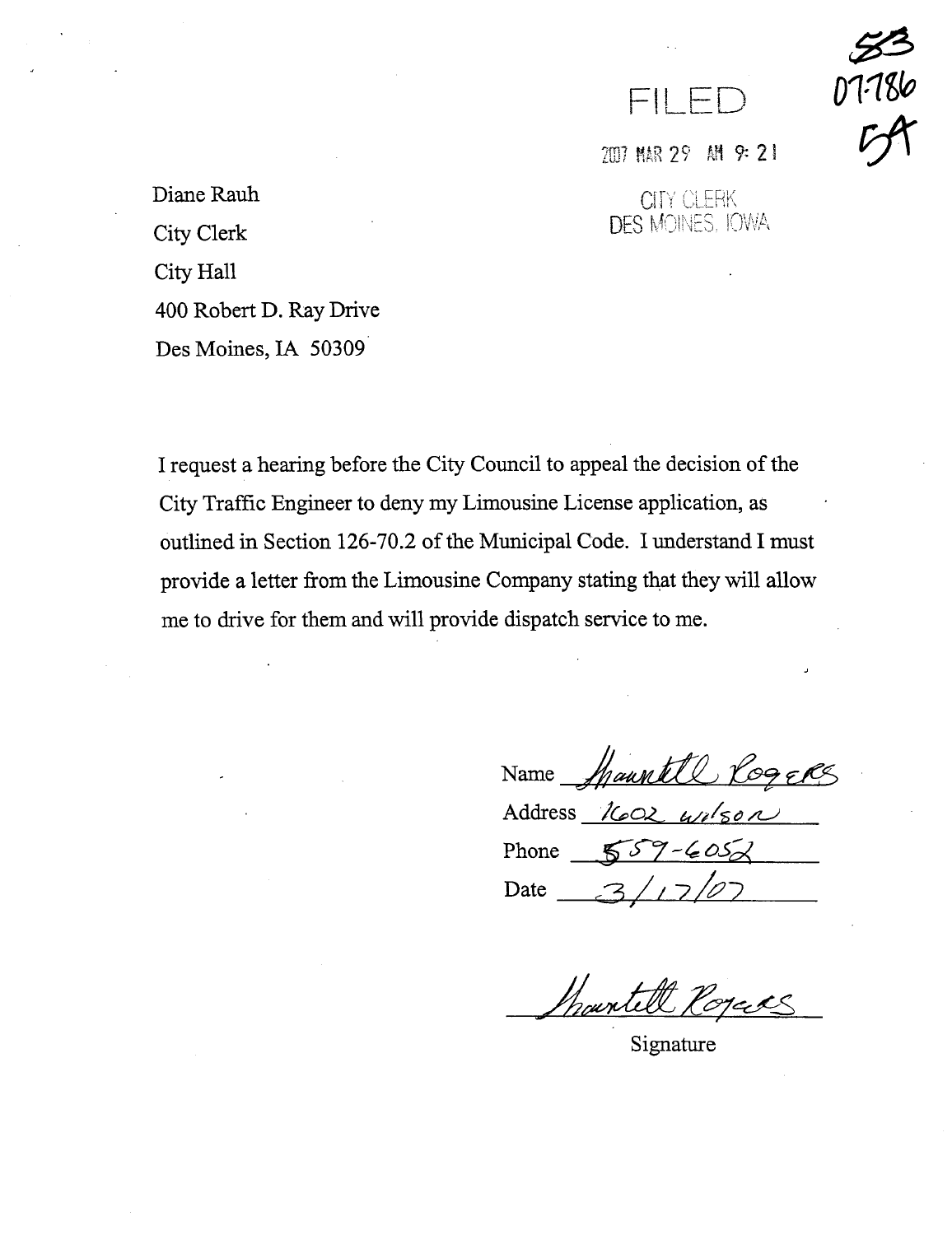# City of Des Moines, Iowa Office of Des Moines Police Department Community Outreach and Protective Services Section Traffic Unit

 $\frac{55}{111}$  $54$ 

To: Gary Fox Traffic and Transportation

Date: 01 March, 2007

From: Steven Silver Traffic Communications Officer Traffic Unit

Denied.

Subject: Limousine License Shawntell Rogers

Curently the applicant has a valid Iowa Class "B" drver's license which does meet the requirements to operate a limousine. A review of Mr. Rogers's Iowa/Local criminal reflects that with in ten (10) years preceding this application the following activity took place.

09/24/2005 Arrested on a charge of  $2^{nd}$  degree Harassment. On 12/09/2005 Mr. Rogers was convicted of  $3^{rd}$  degree Harassment and received 1-day jail confinement, credited with 1-day time served, no contact order and assessed court fees.

This application is being denied under City of Des Moines ordinance 126-70.2 (a-2) (b-2, i, iv).

|               | '肩而<br>$\mathbb{C}$ Ell  |
|---------------|--------------------------|
| Steven Silver | 2007<br><b>MAR</b>       |
|               | TRAPPIC & TRANSPORTATION |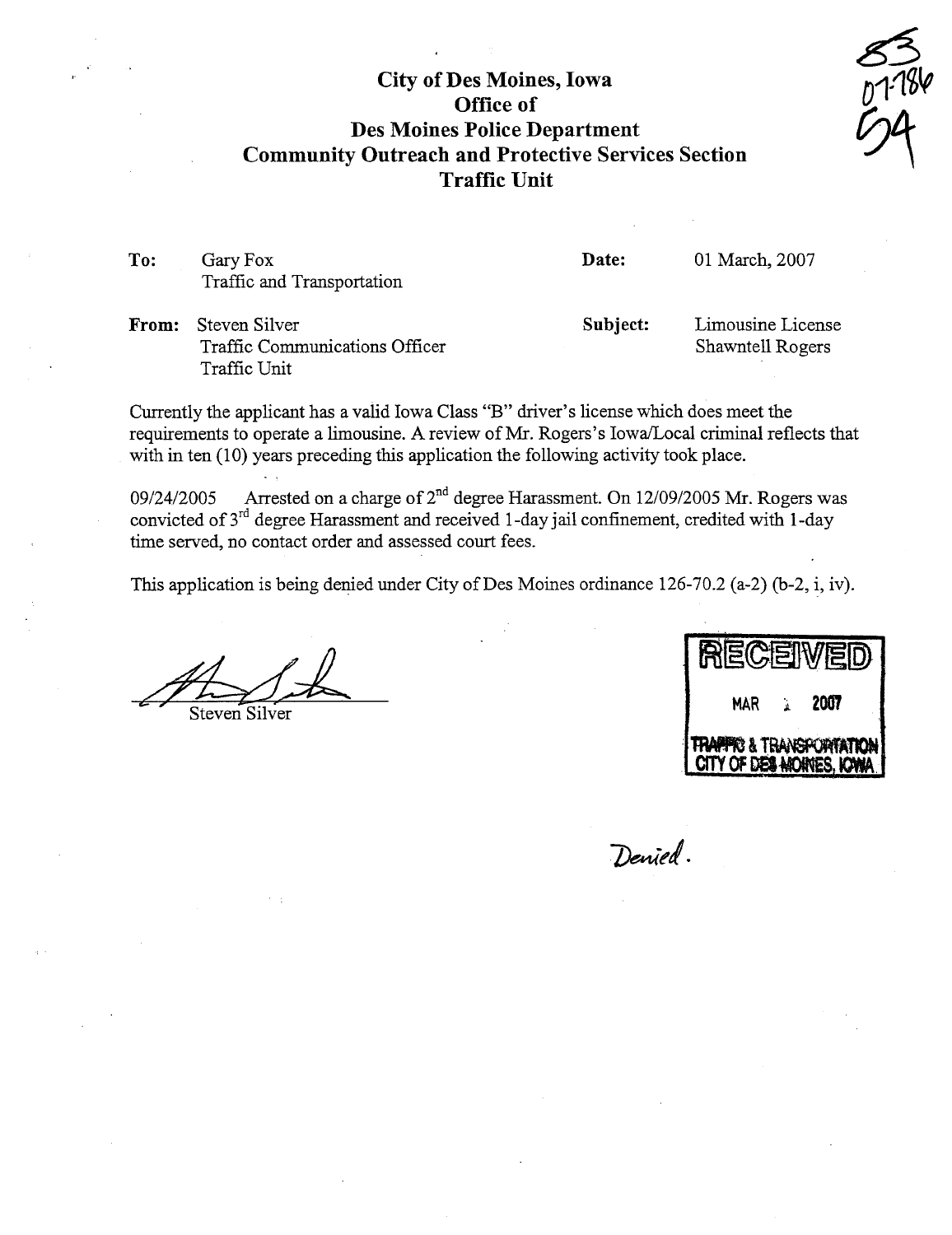## CITY OF DES MOINES, IOWA Office of **TRAFFIC AND TRANSPORTATION**

2007

Taxicab(Limousine **Drivers License Records Check** 

| TO:          | <b>Officer Steve Silver</b>                              | DATE:           |  |  |
|--------------|----------------------------------------------------------|-----------------|--|--|
|              | <b>DMPD Traffic Unit</b>                                 |                 |  |  |
| <b>FROM:</b> | Gary L. Fox,                                             | <b>SUBJECT:</b> |  |  |
|              | <b>City Traffic Engineer</b>                             |                 |  |  |
|              |                                                          |                 |  |  |
| <b>NEW</b>   | <b>RENEWAL</b>                                           |                 |  |  |
|              |                                                          |                 |  |  |
|              | Please run a record check, both criminal and driving on: |                 |  |  |

Shauntell L. Rogers **NAME**  $485 - 90 - 2332$  $S.S.$  $746440626$ D.L.  $5 - 16 - 71$ B.D. 1602 Wilson Ave **ADD**  $DSm$  $50316$ 

(RETURN BY MAIL COURIER)

|                       |          | ÷.          | Gary L. Fox,<br><b>City Traffic Engineer</b> |
|-----------------------|----------|-------------|----------------------------------------------|
| GLF/jag               |          |             |                                              |
| <b>Attachment</b>     |          |             |                                              |
| <b>ID ISSUED DATE</b> |          |             |                                              |
| <b>RECEIPT NO.</b>    | 00983    |             |                                              |
| <b>AMOUNT</b>         | 00<br>\$ | <b>DATE</b> | 2/27/07                                      |
| <b>CAB COMPANY</b>    |          |             |                                              |
|                       |          |             |                                              |

 $\ddot{\phantom{0}}$ 

**CAB OWNER**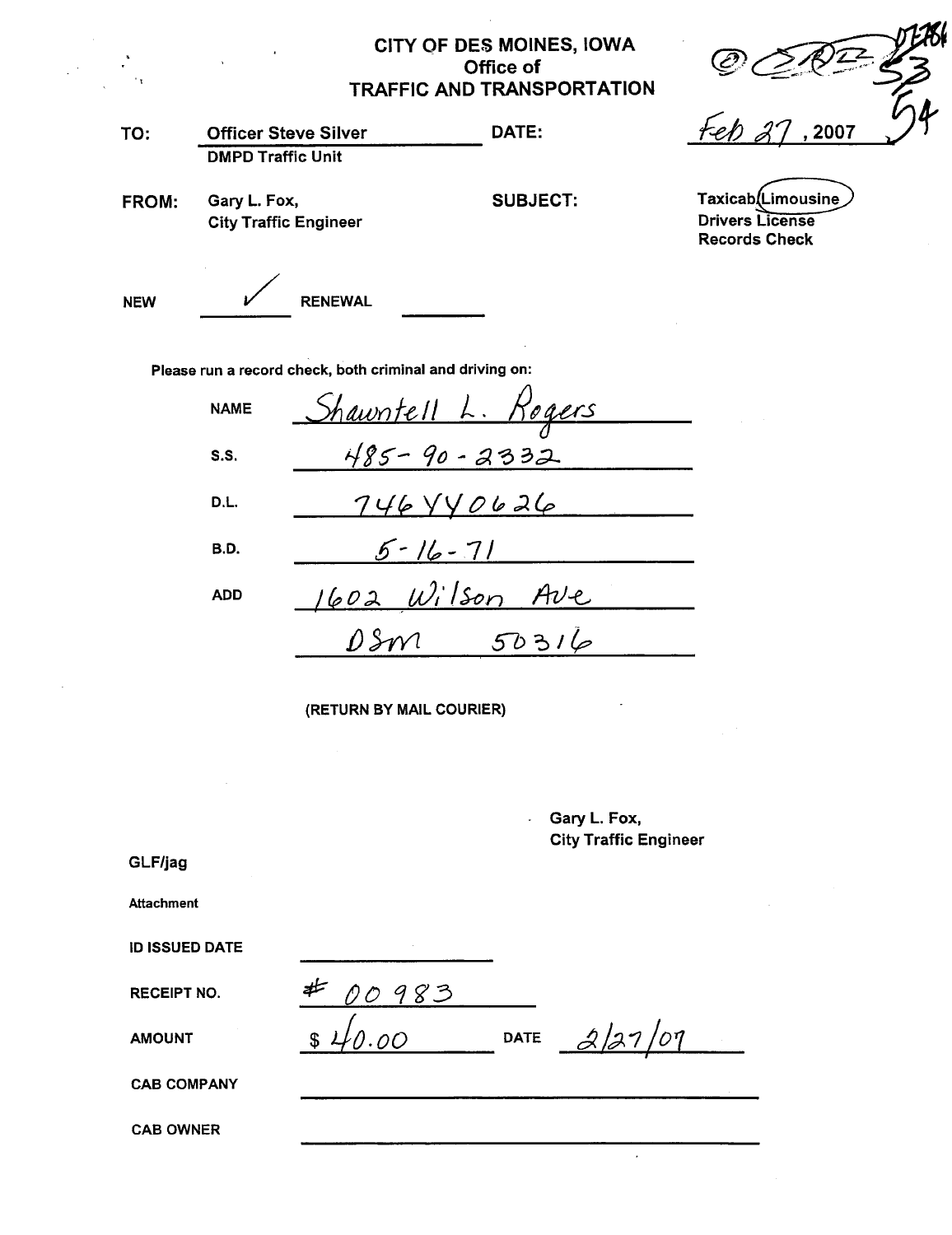| OF DESMOINES                                                                            |                                                      | $2 - 27 - 07$       |
|-----------------------------------------------------------------------------------------|------------------------------------------------------|---------------------|
|                                                                                         | CITY OF DES MOINES                                   |                     |
|                                                                                         | APPLICATION FOR LICENSE TO DRIVE A TAXICAB/LIMOUSINE |                     |
| '09eRS<br><b>Name</b>                                                                   | Shawntell                                            | $\zeta$ esn         |
| WILSON AUE<br>1602<br><b>Address</b>                                                    |                                                      |                     |
| ESMOINES IA                                                                             |                                                      | 55960S              |
| (City, State & Zip Code)                                                                |                                                      | (Phone Number)      |
| Birth Date: $5-16.7$ DL# $7-16$ y $9826$ SS# $495 - 90$ $232$ Class: $15$ Exp. Date: 07 |                                                      |                     |
| Weight: $\frac{2}{10}$ Height: $\frac{2}{10}$ Color of Hair: $\frac{1}{10}$             |                                                      | Color of Eyes: HAZe |
| Have you ever been licensed as a City of Des Moines Taxi/Limo Driver? $U$               |                                                      | When?               |
| Years of experience driving an automobile.                                              | 1992<br>Taxi/Limo:                                   |                     |
| Have you ever had your driver's license suspended/revoked?                              | $\sqrt{ }$<br>If so, when?                           |                     |
| Give reason(s) for suspension/revocation.                                               |                                                      |                     |
|                                                                                         |                                                      |                     |

List all convictions for traffic violations for which your license was suspended/revoked during the last five (5) years.

List all convictions for criminal offenses other than traffic offenses during the last ten (10) years.

| <b>From</b> | To             | <b>Employer's Name and Address</b>                                            | <b>EDUCATION RECORD:</b> |                                       |
|-------------|----------------|-------------------------------------------------------------------------------|--------------------------|---------------------------------------|
| $0$ une ost |                | Toyds of Dosmones<br>4975 meele 4Ay R1<br>Desmoines Transportation school Bus | <b>School</b>            | <b>Circle</b><br><b>Highest Grade</b> |
|             |                |                                                                               |                          | Completed                             |
|             | May 03 Sancest |                                                                               | 1234<br>Elementary       |                                       |
|             |                | 1918 Prospoet Rd                                                              |                          | 5670                                  |
| Mayoo       |                | Skorte South                                                                  | <b>High School</b>       | $91011\sqrt{2}$                       |
|             |                | 1075 County Une Rd                                                            |                          |                                       |
|             |                |                                                                               | College                  | 123456                                |
|             |                | The Concert Card                                                              |                          |                                       |
|             |                |                                                                               | <b>Trade School</b>      | 1234                                  |
|             |                |                                                                               | Other                    |                                       |

List any physical impairments or disability that would affect your ability to drive.

 $\epsilon$ 

List any current medications or medical conditions for the past five (5) years which might affect your ability to drive:

 $\boldsymbol{\mathcal{U}}$ 

 $\overline{\nu}$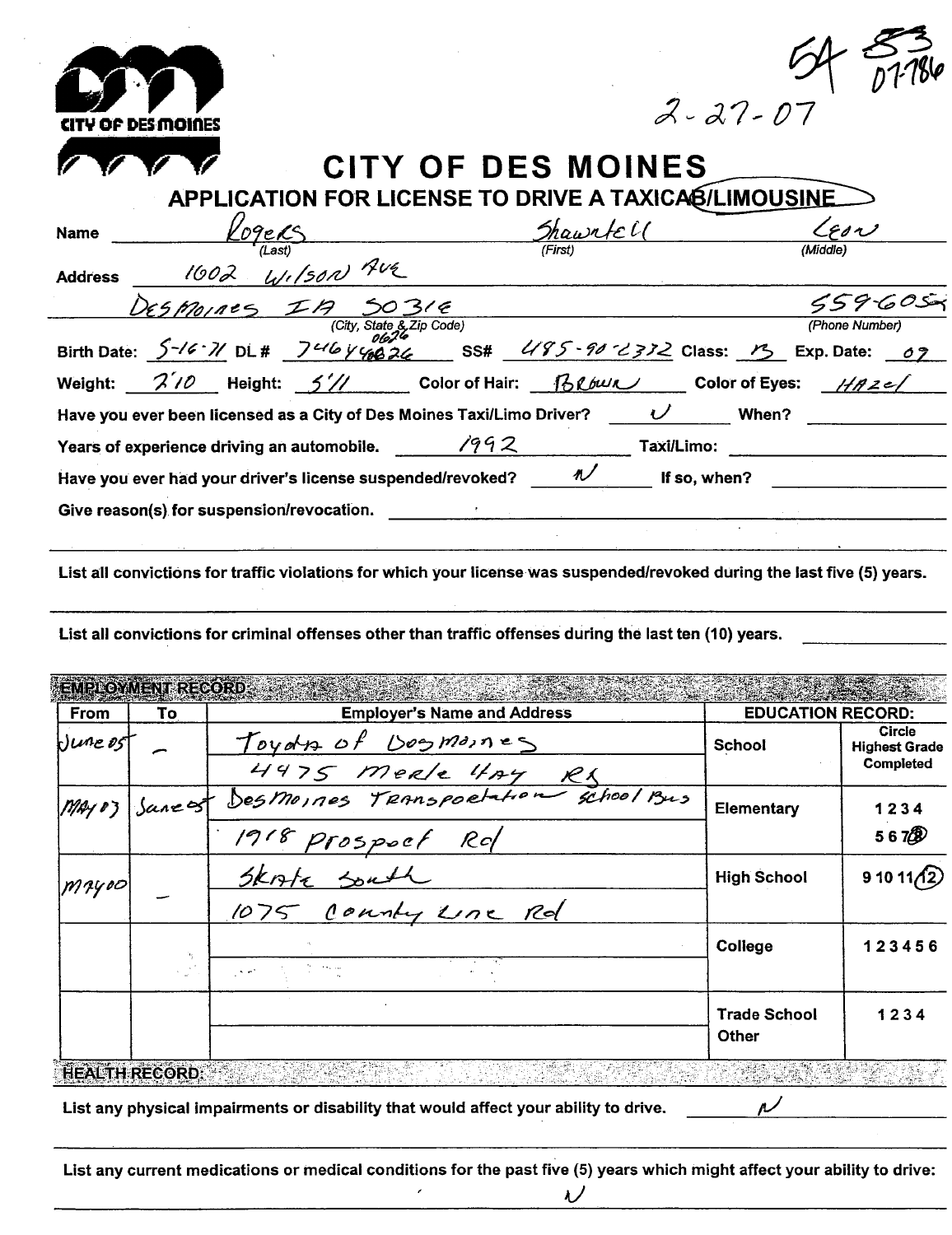#### **City of Des Moines Traffic and Transportation**



### APPLICATION FOR LICENSE TO DRIVE A TAXICAB/LIMOUSINE IN THE CITY OF DES M

Page 2

| REFERENCES (persons known by you for at least one year): |                        |
|----------------------------------------------------------|------------------------|
| 719191<br>1. Name Stand Dese                             | Phone No. $288 - 7353$ |
| <b>Address</b>                                           |                        |
| 2. Name                                                  | Phone No. 288-3172     |
| Name $T_{1}m$ mussing                                    |                        |
| $KoltreeV$ $Holl$<br>3. Name                             | Phone No. $3/3 - 357/$ |
| 453E DOUGLAS<br><b>Address</b>                           |                        |

I hereby agree that if a license to drive a Taxicab/Limousine is issued to me that I will conform with all ordinances, ruk and regulations governing Taxicab/Limousines and their drivers of the City of Des Moines.

I hereby swear that I am the individual making the foregoing application for a Taxicab/Limousine License and that the answers to the foregoing questions and other statements contained herein are true to the best of my knowledge and belief.

0/27/07 Thauntall Cogees

Having been duly designated by the Chief of Police of the City of Des Moines for the purpose, I hereby certify that I ha examined the applicant's arrest and traffic records. After careful examination, I hereby recommend that the applicant request for a license to drive a Taxicab/Limousine be:

 $^{\prime}$ 0 $\,$ **APPROVED REJECTED** Authorized Representative, Chief of Police)

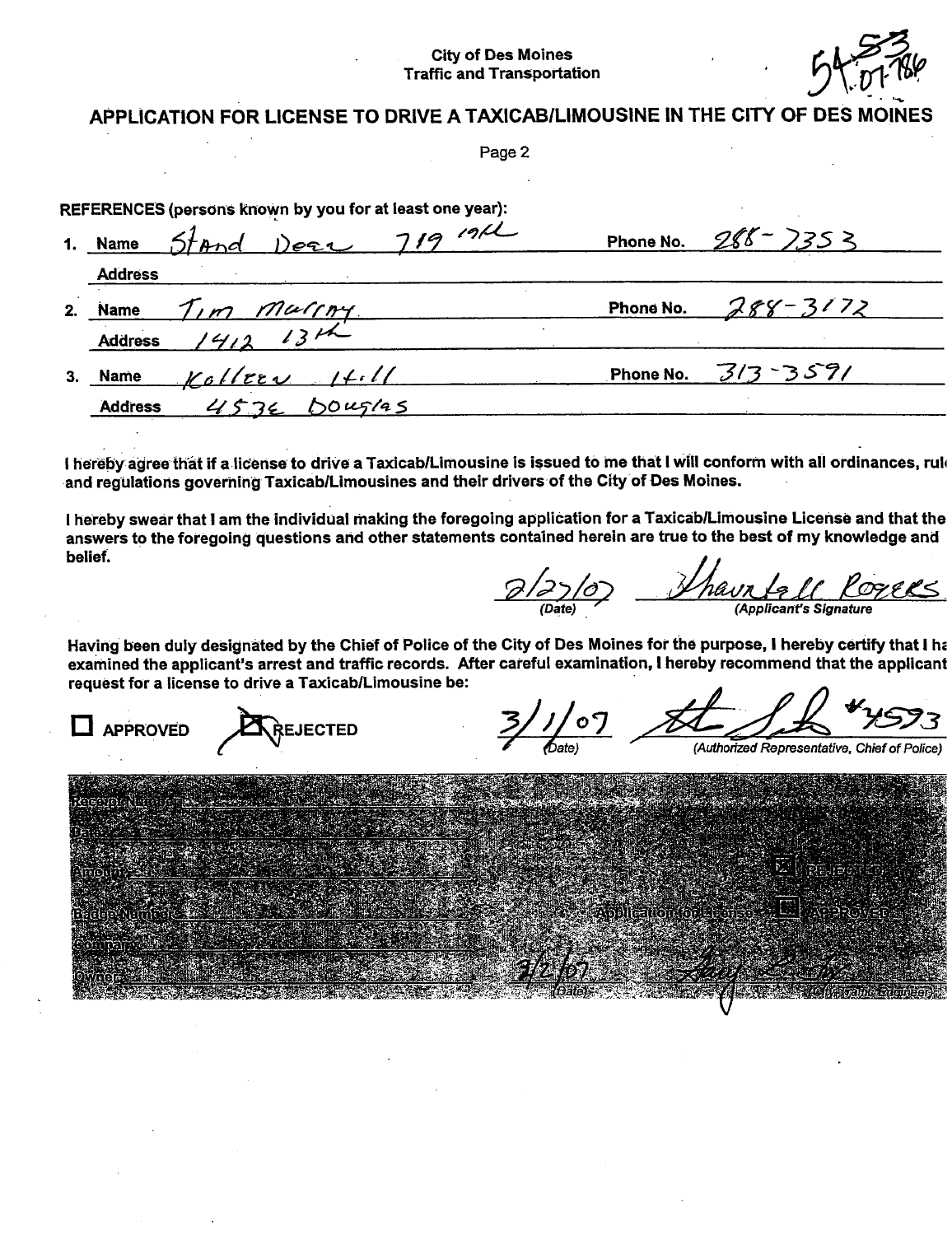

**State of Iowa Division of Criminal Investigation Wallace State Office Building** Des Moines IA 50319 Ph. 515-281-4776 Fax 515-242-6876

**Iowa Criminal History Record Check Walk-In Request** 





Fill in all shaded areas.

Requesting an Iowa criminal history record check on:

| Last Name Apellido (mandatory)                                                                                     | <b>First Name Primer Nombre (mandatory)</b> | Middle Name Segundo Nombre (recommended) |
|--------------------------------------------------------------------------------------------------------------------|---------------------------------------------|------------------------------------------|
| Rogers                                                                                                             | Spurlell                                    | $\gamma_{\epsilon}$ on                   |
| Date of Birth Fecha Nacimiento (mandatory)                                                                         | <b>Gender</b> Genero (mandatory)            | Social Security Number (recommended)     |
| $3 - 16 - 71$                                                                                                      | <b>Z</b> Male<br>$\Box$ Female              | $445 - 90 - 2332$                        |
| Waiver Signature Firma (If the request is on yourself, please sign. If the request is on someone else, write N/A.) |                                             |                                          |
| Shawrtell                                                                                                          | Porces                                      |                                          |

| <b>Results</b>                                                                                                               | <b>DCI USE ONLY</b>                                |
|------------------------------------------------------------------------------------------------------------------------------|----------------------------------------------------|
| As of $\sqrt{\frac{2\epsilon}{2}}$ KRUARY $2\sqrt{200}$ , a name and date of birth check revealed:<br>$\Box$ No record found | 2001FEB<br><b>STATE</b><br>EN E<br>Š<br>ص ہے۔<br>س |
| Record attached, DCI # 513788                                                                                                | <b>E.</b> IOWA<br>S.<br>S.                         |
| DCI initials $\mathcal{L}_2$                                                                                                 |                                                    |
| <b>Receipt</b>                                                                                                               |                                                    |
| Number of requests $\angle x$ \$10.00 per last name = Total amount \$ $\angle 0$ .                                           |                                                    |
| Method of payment: $\angle \cosh$ money order $\angle$ check #                                                               |                                                    |
|                                                                                                                              |                                                    |
| Cardholder's name                                                                                                            |                                                    |
| DCI initials $\binom{\nu}{\mathcal{K}}$                                                                                      |                                                    |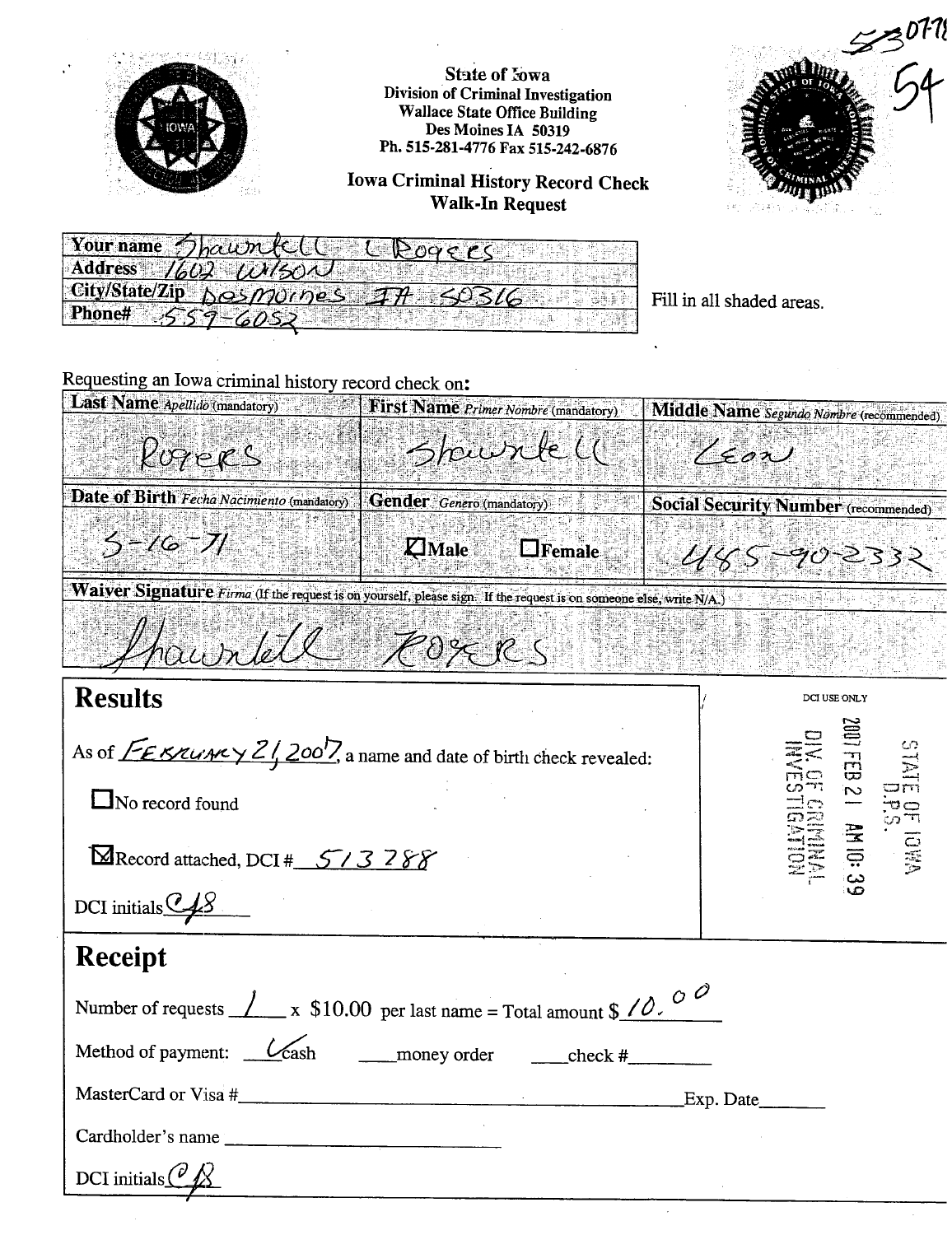...  $91\frac{6}{101}$ 

|              |                       |                           |                   |                                      |                             | IOWA CRIMINAL HISTORY<br>MISDEMEANOR CONVICTIONS ONLY |      | DCI<br>PAGE  | 00513788<br>$\mathbf{1}$<br>OF <sub>2</sub><br>DATE PRINTED- |  |
|--------------|-----------------------|---------------------------|-------------------|--------------------------------------|-----------------------------|-------------------------------------------------------|------|--------------|--------------------------------------------------------------|--|
| DCI:00513788 |                       |                           |                   |                                      |                             |                                                       |      |              | 2007/02/21                                                   |  |
| NAME:        | <b>ROGERS, SHAWN</b>  | ROGERS, SHAWNTELL LEON SR |                   |                                      |                             |                                                       |      |              |                                                              |  |
| DOB.         |                       | SEX                       | RAC               | HGT                                  | WGT                         |                                                       |      |              |                                                              |  |
| 19700516     |                       | м                         | в                 | 510                                  | 210                         | EYE                                                   | HAIR | SKN          | POB                                                          |  |
| 19710516     |                       |                           |                   |                                      |                             | BRO.                                                  | BLN  | MED          | IA                                                           |  |
|              |                       |                           |                   |                                      |                             |                                                       |      |              |                                                              |  |
|              |                       | ADDITIONAL IDENTIFIERS    |                   |                                      |                             |                                                       |      |              |                                                              |  |
|              | PRCD L EAR            |                           |                   |                                      |                             |                                                       |      |              |                                                              |  |
|              | PRCD R EAR            |                           |                   |                                      |                             |                                                       |      |              |                                                              |  |
| SC L EAR     |                       |                           |                   |                                      |                             |                                                       |      |              |                                                              |  |
|              | TAT UL ARM            |                           |                   |                                      |                             |                                                       |      |              |                                                              |  |
|              |                       |                           |                   | CCH RECORD ***                       |                             |                                                       |      |              |                                                              |  |
| 01 ARRESTED  |                       | 19951218                  |                   |                                      |                             |                                                       |      |              |                                                              |  |
|              |                       | AGENCY: IA0770300         |                   |                                      |                             |                                                       |      |              |                                                              |  |
|              | CHARGE NO- 01         |                           | <b>Contractor</b> |                                      | DES MOINES PD<br>IA STATUTE |                                                       |      |              |                                                              |  |
|              |                       |                           |                   | POSS SCH I CONTROLLED SUSBTANCE      |                             | IA124-401                                             |      |              |                                                              |  |
|              |                       | TRK#: 021438001           |                   |                                      |                             |                                                       |      |              |                                                              |  |
|              | COURT DISPOSITION     |                           |                   |                                      |                             |                                                       |      |              |                                                              |  |
| AGENCY:      |                       | IA077015J                 |                   | POLK CO DIST COURT                   |                             |                                                       |      |              |                                                              |  |
|              | COUNT NO- 01          |                           |                   | IA STATUTE                           |                             |                                                       |      |              |                                                              |  |
|              |                       | POSSESSION CONTROLLED     |                   | <b>SUBSTANCE</b>                     |                             | IA124-401-3                                           |      |              |                                                              |  |
|              | TRK#: 021438001       |                           |                   |                                      |                             |                                                       |      |              |                                                              |  |
|              |                       |                           |                   |                                      |                             |                                                       |      |              |                                                              |  |
|              | <b>SENTENCE</b>       |                           |                   |                                      |                             |                                                       |      | DISP EFF DAT |                                                              |  |
|              | COURT COSTS           | DEFERRED JUDGEMENT        |                   | DEFERRED 1YR                         |                             |                                                       |      | 19960229     |                                                              |  |
|              | PROBATION             |                           |                   |                                      |                             |                                                       |      | 19960229     |                                                              |  |
|              |                       | COMMUNITY SERVICE         |                   | 1Y                                   |                             |                                                       |      | 19960229     |                                                              |  |
|              |                       |                           |                   | 50H                                  |                             |                                                       |      | 19960229     |                                                              |  |
|              |                       | 02 ARRESTED 20050924      |                   |                                      |                             |                                                       |      |              |                                                              |  |
|              |                       |                           |                   | AGENCY: IA0770500 WEST DES MOINES PD |                             |                                                       |      |              |                                                              |  |
|              |                       | CHARGE NO- 01             |                   |                                      |                             | IA STATUTE IA708.7(3)                                 |      |              |                                                              |  |
|              | <b>HARASSMENT-2ND</b> |                           |                   |                                      |                             |                                                       |      |              |                                                              |  |
|              |                       | TRK#: 074015501           |                   |                                      |                             |                                                       |      |              |                                                              |  |
|              | COURT DISPOSITION     |                           |                   |                                      |                             |                                                       |      |              |                                                              |  |
|              |                       |                           |                   | AGENCY: IA077015J POLK CO DIST COURT |                             |                                                       |      |              |                                                              |  |
|              |                       | COUNT NO- 01              |                   |                                      |                             | IA STATUTE IA708.7(4)                                 |      |              |                                                              |  |
|              |                       |                           |                   | HARASSMENT / 3RD DEG. - 1989         |                             |                                                       |      |              |                                                              |  |
|              |                       |                           |                   | COURT CASE ID: 05771 SRCR196821      |                             |                                                       |      |              |                                                              |  |
|              |                       |                           |                   | CHARGE CLASS: MISDEMEANOR CONVICTION |                             |                                                       |      |              |                                                              |  |
|              | TRK#: 074015501       |                           |                   |                                      |                             |                                                       |      |              |                                                              |  |
|              | <b>SENTENCE</b>       |                           |                   |                                      |                             |                                                       |      | DISP EFF DAT |                                                              |  |
|              | TIME SERVED           |                           |                   | 1D.                                  |                             |                                                       |      | 20051209     |                                                              |  |
| JAIL         |                       |                           |                   | 1D                                   |                             |                                                       |      | 20051209     |                                                              |  |
|              |                       | NO CONTACT ORDER          |                   |                                      |                             |                                                       |      | 20051209     |                                                              |  |
|              |                       |                           |                   |                                      |                             |                                                       |      |              |                                                              |  |

 $\frac{1}{\sqrt{2}}$ 

 $\frac{1}{2}$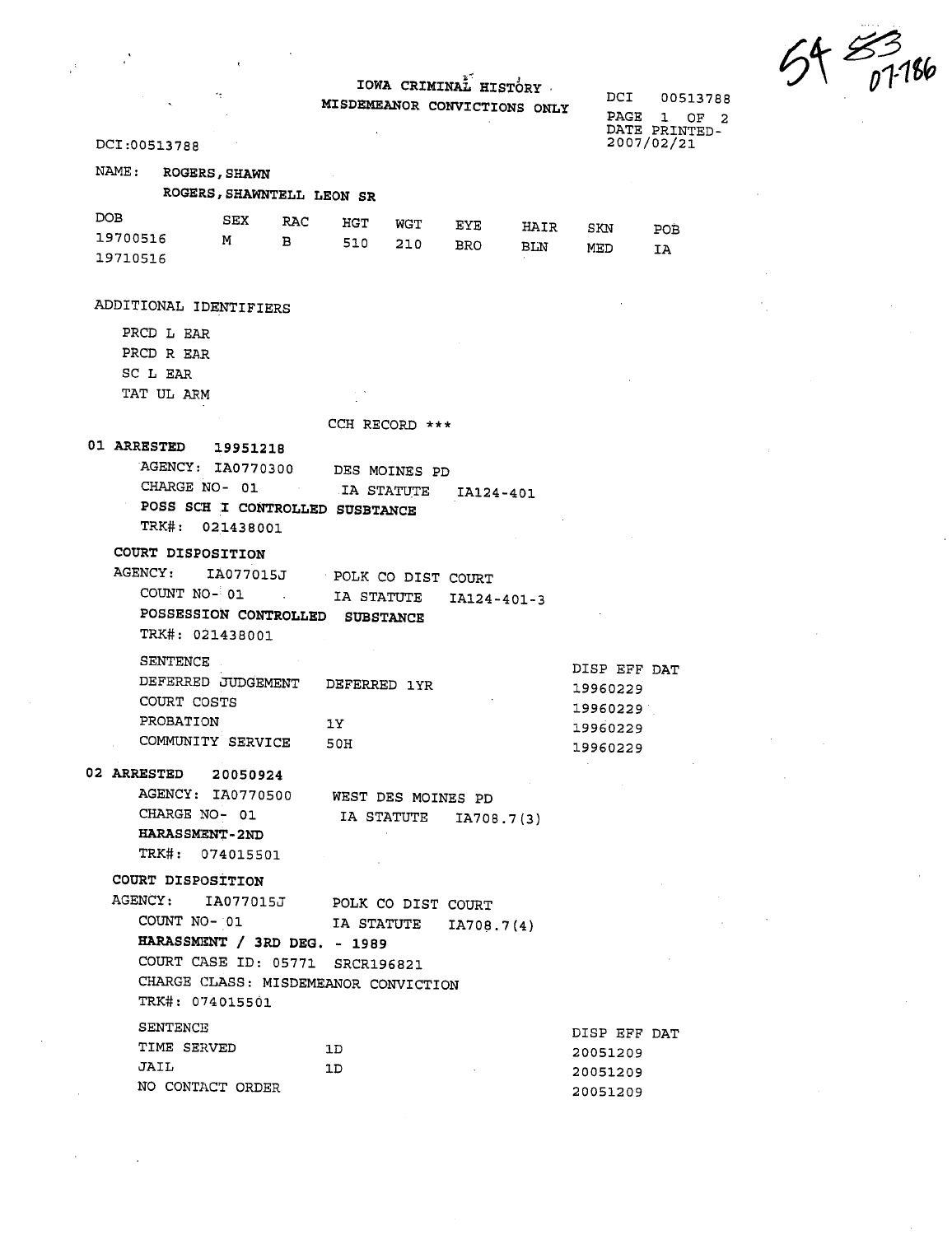$953$ <br>07-186

- $(2)$  A concise history of the applicant's employment for the past one year.
- (3) A concise statement of the history of his or her health. for the past one year and any present impairments or disabilities.
- (4) A list of all convictions (convicted of, pled guilty to or stipulated to the facts) for criminal offenses, other than traffic offenses, during the past year. If the applicant has been convicted of, pled guilty to or stipulated to the facts of any criminal offense, the applicant will provide certified copies of any and all dispositions of the criminal offenses to the city pol ice department.
- (5) A statement that the contents of the completed application are true.
- (6) The date the application is filed.
- (7) Further information as the traffic engineer may<br>require.<br>(c) At the time an initial or renewal application:

At the time an initial or renewal application is filed the applicant shall pay to the finance director the appropriate fee in the amount set in the schedule of fees adopted by the city council by resolution.

(0.13,720; COO, § 126-70.1; 0.14,175)

### Sec. 126-70.2. Qualifications for limousine driver's license.

(a) Requirements. Each applicant must meet the following requirements before a license may be issued:

> (1) Possess a current valid motor vehicle chauffeurs license, with the proper. endorsement, issued by the state department of transportation.

- (2) Be a person of good moral character.
- (3) Have a good driving record.
- (4) Be' at least 18 years of age.
- (b) Definitions.
	- (1) Good driving record means all of the following: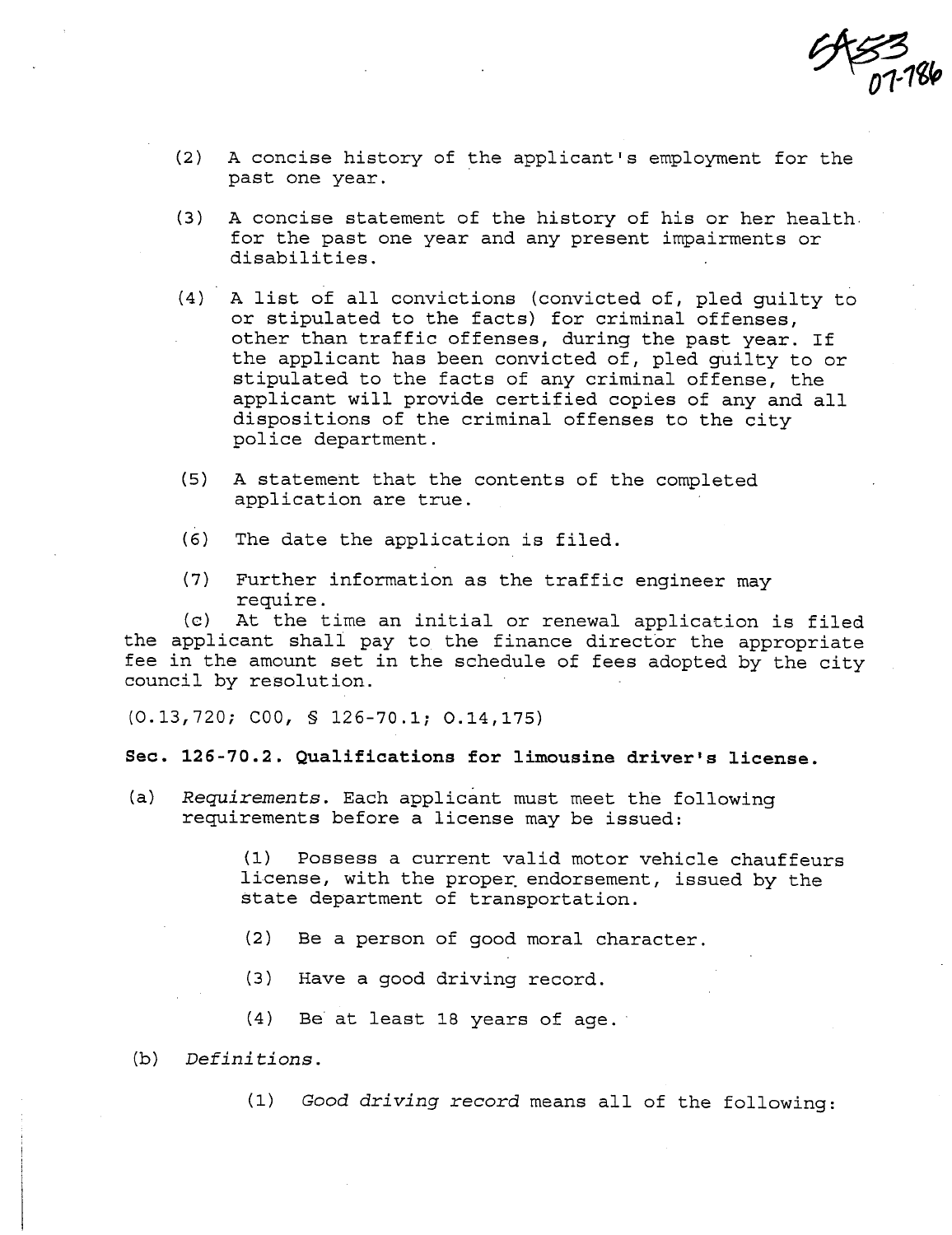$(i)$  The applicant has not, within the preceding five years been convicted of any moving traffic violation which resulted in automatic suspension or revocation of an operators or chauffeurs license under I.C. ch. 321, 321A or 321J.

(ii) The applicant's operators or chauffeurs license has not been suspended or revoked for any single moving traffic violation or combination of moving traffic violations within the preceding five years.

(iii)The applicant has not, within the preceding one year, been convicted of three or more moving traffic violations.

(iv) The applicant has not, within the preceding one year, been involved in more than one traffic accident in which applicant was at fault.

(2) Person of good moral character means any person who meets the following requirements:

(i) Has such good reputation as will satisfy the licensing authority that he or she will comply with this article and all other laws, ordinances and regulations applicable to the performance of his or her duties as a limousine driver.

(ii) Has not been convicted of, pled guilty to or stipulated to the facts of an offense involving moral turpitude or sexual abuse within the preceding ten years.

(iii) Has not been convicted of, pled guilty to or stipulated to the facts of an offense which is a simple misdemeanor, other than those listed in paragraph  $(2)$  (iv), below, within the preceding five years.

(iv) Has not been convicted of, pled guilty to or stipulated to the facts of an offense involving theft, assault, drugs, public exposure, harassment or fraud within the preceding ten years, whether the offense is a misdemeanor or a felony.

(v) Has not been convicted of, pled guilty to or stipulated to the facts of an offense which is a felony within the preceding ten years.

(0.13,720; COO, § 126-70.2, 0.13,885)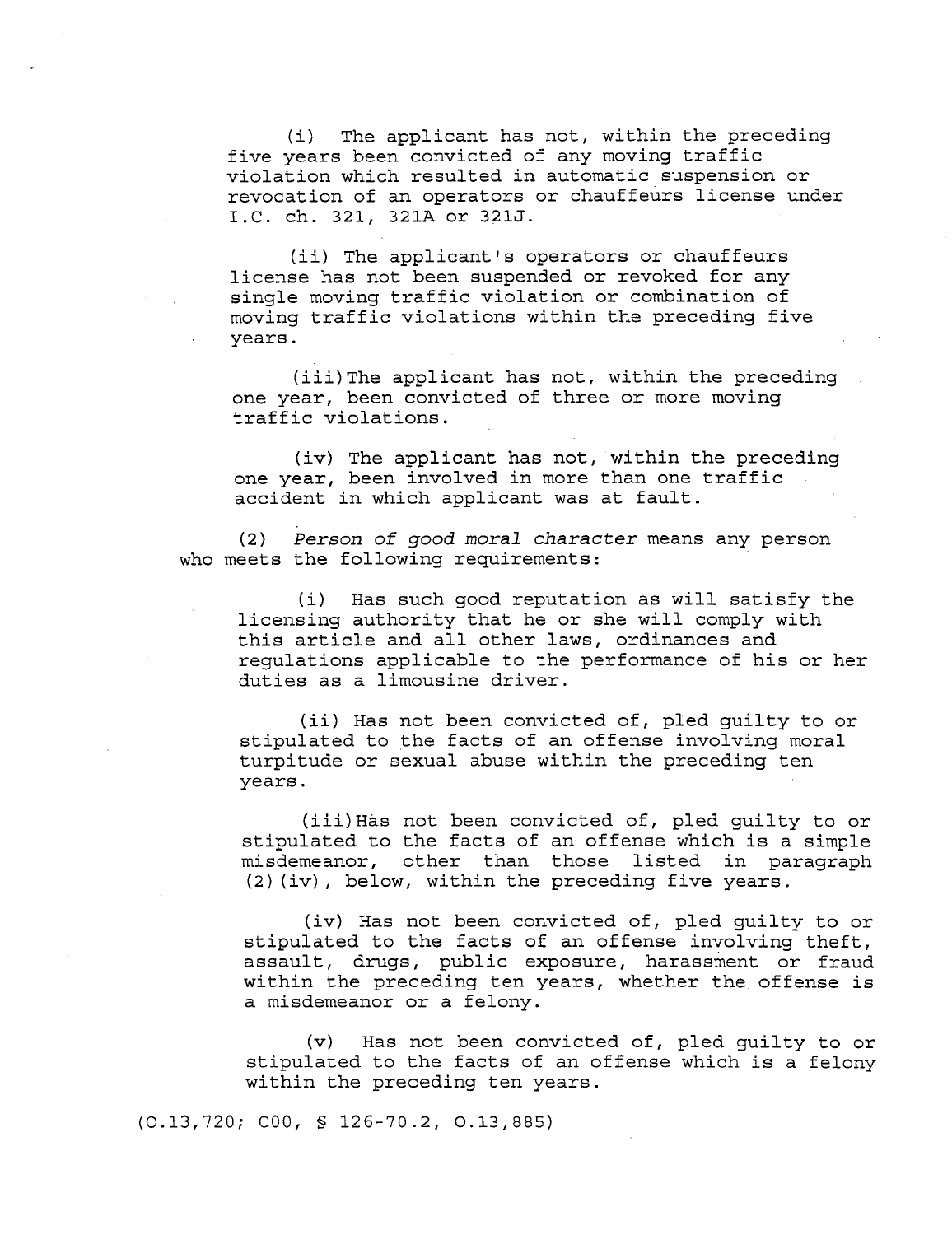$953/186$ 

Sec. 126-70.3. Investigation of applicant; arrest and traffic record.

The police department shall review each applicant's arrest and traffic records and report the results of the investigation to the traffic engineer.

(0.13,720)

#### Sec. 126-70.4. Approval of application.

- (a) If the traffic engineer determines the applicant meets the requirements he or she shall issue a license.
- (b) If the traffic engineer determines the applicant does not meet the requirements, he or she shall deny the license. However, the traffic engineer may issue a license if any conviction resulting in suspension of an operator's license under I.C. ch. 321, 321A or 321J or any other suspension of an operator's or chauffeur's license did not involve driving behavior which is indicative of a disregard for public safety. Any license issued under this subsection shall be subj ect to a quarterly review to assure there have been no further convictions of traffic violations or criminal offenses entered against the applicant during such quarter.
- (c) Any applicant who is denied a license by the traffic engineer may request a hearing before the city council by filing a written appeal with the city clerk within ten days of the final action. Such appeal shall be heard by the city council within 25 days of the date the notice of appeal is filed with the city clerk. The sole issue before the city council on such appeal shall be whether the traffic engineer has abused his or her discretion in denying the license. No additional evidence may be presented in the appeal.

(0.13,720)

### Sec. 126-70.5. Issuance.

Upon approval of an application for a limousine driver's license, the traffic engineer shall issue a license to the applicant in the form of a laminated card containing a current picture of the driver and the license number, or such other form and style as the traffic engineer shall prescribe. This license shall be constantly and conspicuously displayed on the outside of the driver's hat, coat or outer garment while he or she is on any airport property, and at all other times while on duty, the driver shall keep the license in his or her possession. Any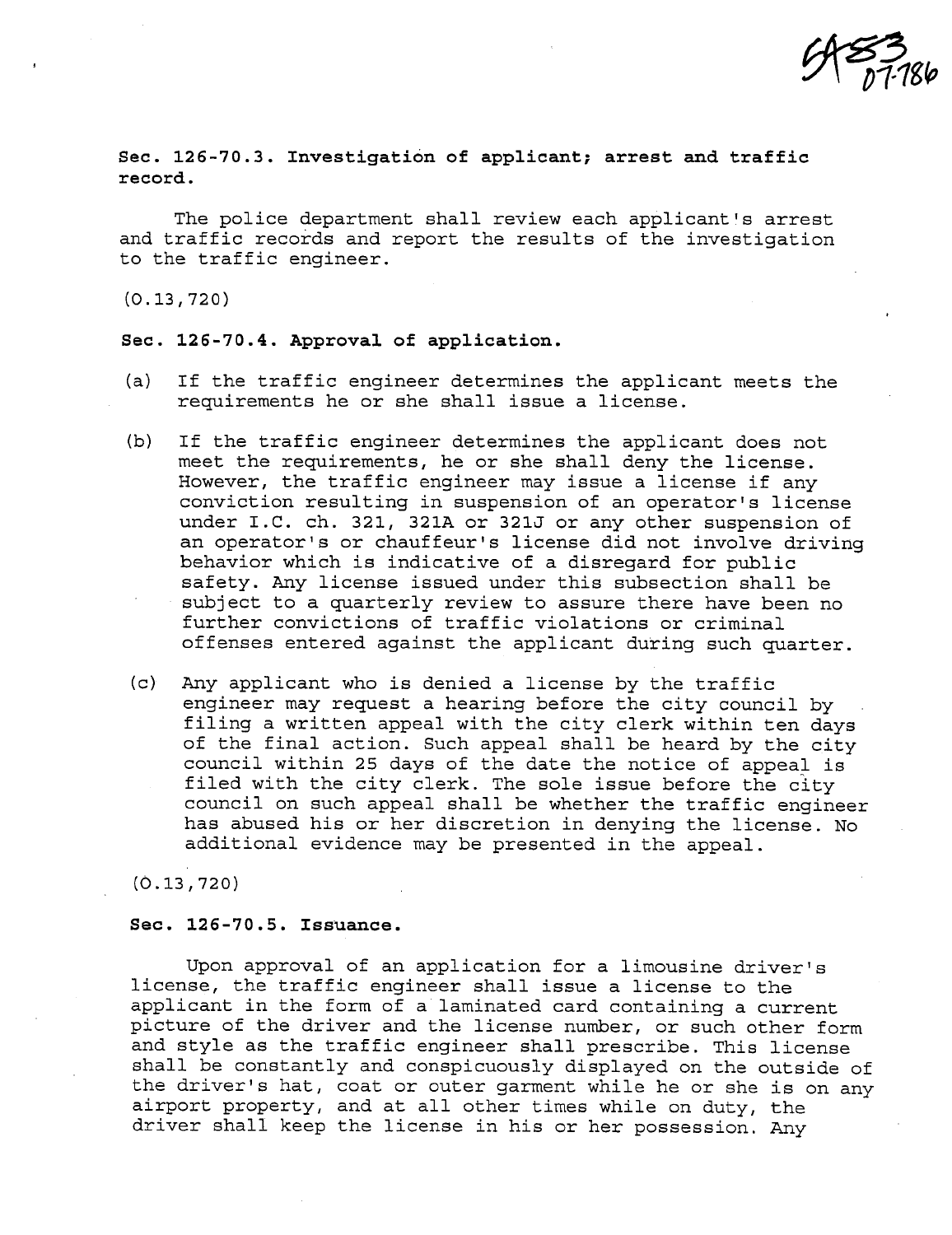DCI 00513788 PAGE 2 OF 2

AN AREST WITHOUT DISPOSITION is NOT AN INDICATION OF GUILT. THIS RECORD MAINTAINED BY THE IOWA DIVISION OF CRIMINAL INVESTIGATION, BUREAU OF IDENTIFICATION IS A PUBLIC RECORD BUT CAN ONLY BE RELEASED TO NON-LAW ENFORCEMENT AGENCIES BY THE DCI.

 $\sigma \approx 1$ 

IN THE ABSENCE OF FINGERPRINTS FOR POSITIVE IDENTIFICATION THIS RECORD is BASED ON INFORMATION FURNISHED. WE CANNOT CONFIRM OR DENY THAT THE RECORD COVERS THE SUEJECT OF YOUR INQUIRY. COVERS IN SUBJECT OF CRIMINAL INVESTIGATION  $\mathcal{O}$